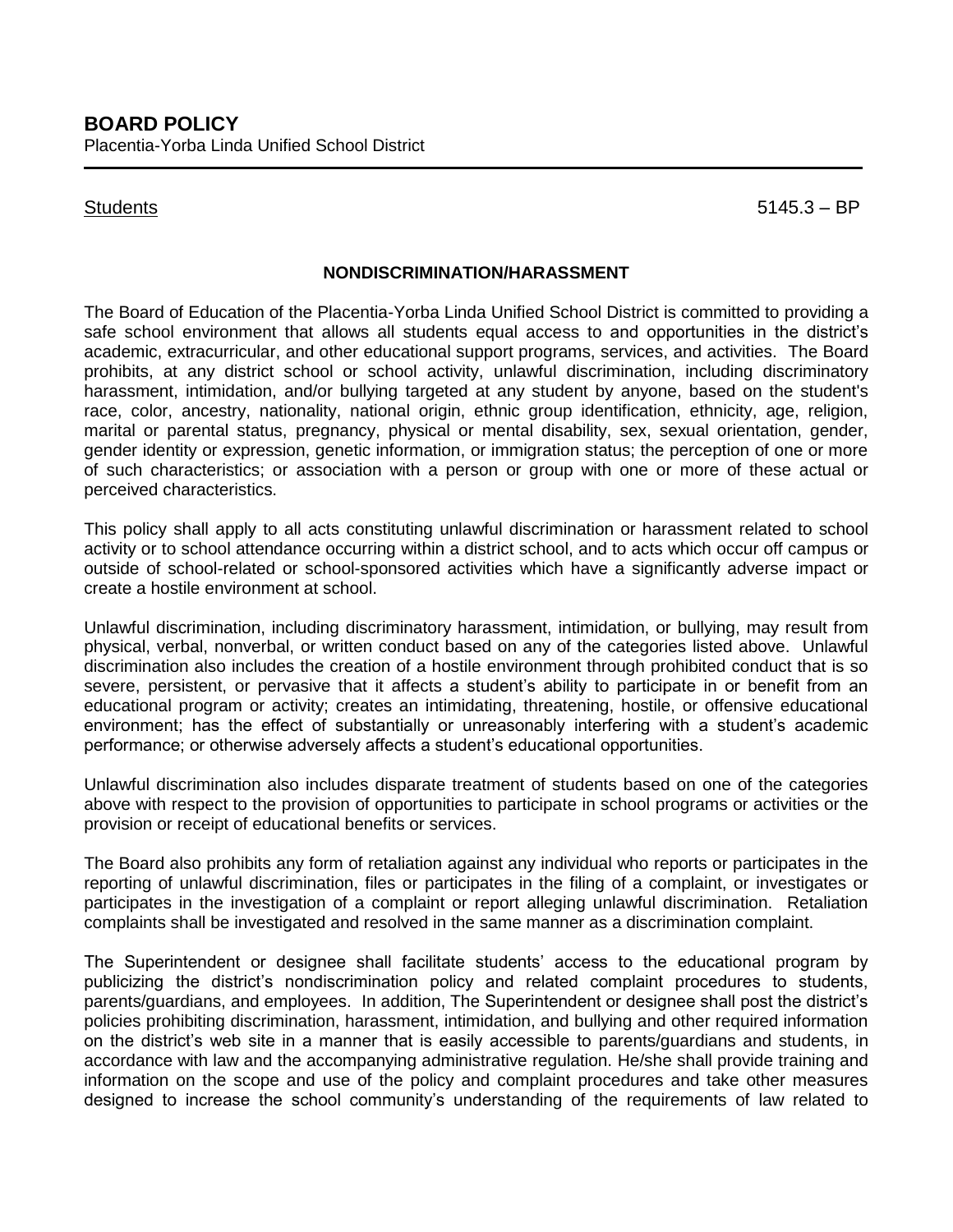discrimination. The Superintendent or designee shall regularly review the implementation of the district's nondiscrimination policies and practices and, as necessary, shall take action to remove any identified barrier to student access to or participation in the district's educational program. He/she shall report his/her findings and recommendations to the Board after each review.

All complaints alleging unlawful discrimination, including discriminatory harassment, intimidation, or bullying, whether formal, or informal, shall be investigated and if found, prompt action shall be taken to stop the discrimination, prevent recurrence, and address any continuing effect on students.

Students who engage in unlawful discrimination, including discriminatory harassment, intimidation, retaliation, or bullying, in violation of law, Board policy, or administrative regulation shall be subject to appropriate consequence or discipline, which may include suspension or expulsion. Any employee who permits or engages in prohibited discrimination, including discriminatory harassment, intimidation, retaliation, or bullying, shall be subject to disciplinary action, up to and including dismissal.

Any student who feels that he/she is being harassed or who observes an incident of harassment should immediately contact the principal or designee. If a situation involving harassment is not promptly remedied by the principal or his/her designee, a formal complaint alleging discrimination/ harassment on the basis of a protected class can be filed with the district's Compliance Officer in accordance with the Uniform Complaint Procedures set forth in BP 1312.3 and AR 1312.3, and if not on the basis of a protected class, via the district's General Complaint policy and regulation, BP and AR 1312.1.

This policy shall be posted in all schools and offices including student government meeting rooms and the staff lounge.

## Record Keeping

The Superintendent or designee shall maintain a record of all formal complaints of unlawful discrimination, including discriminatory harassment, intimidation, or bullying, to enable the district to monitor, address, and prevent repetitive prohibited behavior in district schools.

## LEGAL REFERENCE:

| <b>Education Code</b> | Sections    |                                                                   |
|-----------------------|-------------|-------------------------------------------------------------------|
|                       | 200-262.4   | Prohibition of discrimination                                     |
|                       | 48900.3     | Suspension or expulsion for act of hate violence                  |
|                       | 48900.4     | Suspension or expulsion for threats or harassment                 |
|                       | 48904       | Liability of parent/guardian for willful student misconduct       |
|                       | 48907       | Student exercise of free expression                               |
|                       | 48950       | Freedom of speech                                                 |
|                       | 48985       | <b>Translation of notices</b>                                     |
|                       | 49020-49023 | Athletic programs                                                 |
|                       | 49060-49079 | Student records                                                   |
|                       | 51500       | Prohibited instruction or activity                                |
|                       | 51501       | Prohibited means of instruction                                   |
|                       | 60044       | Prohibited instructional materials                                |
| Civil Code            | 1714.1      | Liability of parents/guardians for willful misconduct of<br>minor |